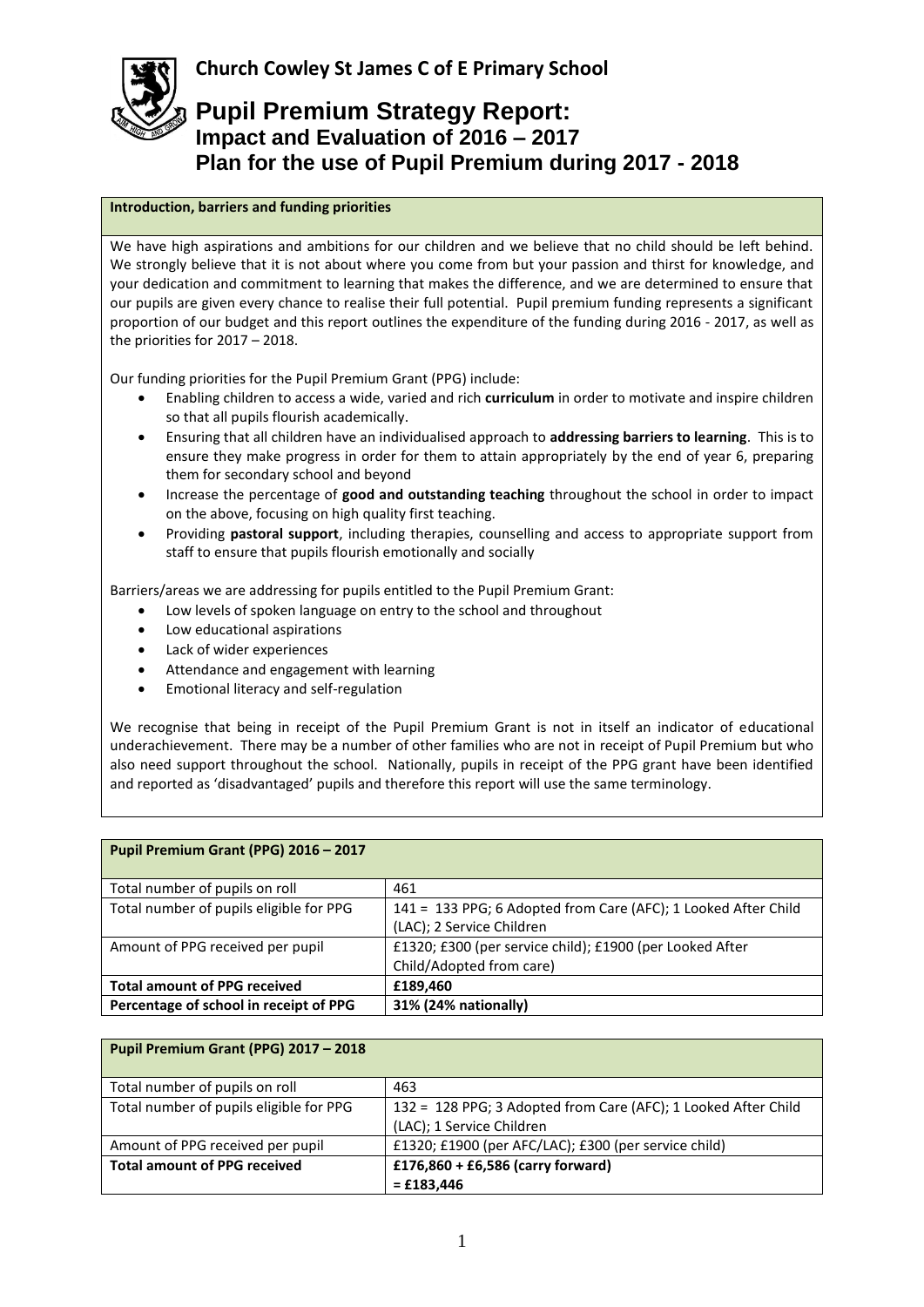

### **Funding Allocation: Nature of Support 2016 – 2017**

The following section outlines the funding allocation for the Pupil Premium Funding throughout the academic year of 2016 – 2017. Funding falls into 3 main categories: Curriculum Support, Teaching and Learning Support and Pastoral Support.

| <b>Teaching and Learning Support</b>                                       |         |                                                                                                                                                                                                                                                                              |                                                                                                                                                                                                                                        |
|----------------------------------------------------------------------------|---------|------------------------------------------------------------------------------------------------------------------------------------------------------------------------------------------------------------------------------------------------------------------------------|----------------------------------------------------------------------------------------------------------------------------------------------------------------------------------------------------------------------------------------|
| Item / Project                                                             | Cost    | <b>Description</b>                                                                                                                                                                                                                                                           | <b>Outcome</b>                                                                                                                                                                                                                         |
| Team and subject<br>leaders support<br>to improve<br>outcomes for<br>teams | £7800   | Quality daily teaching and sharing expertise:<br>Developing teacher practice<br>Ensuring consistent implementation<br>of school initiatives<br>Facilitating sharing good practice<br>Data analysis<br>Monitoring and Assessment                                              | Improved quality first teaching<br>Consistent implementation of practice and<br>expectations across the school (lesson<br>observations and monitoring file)<br>Increased % of children making good<br>progress across the year group/s |
| <b>Pupil Premium</b><br>Leadership and<br>administration                   | £12,263 | As above                                                                                                                                                                                                                                                                     | As above                                                                                                                                                                                                                               |
| Local Authority<br><b>OXSIT support</b>                                    | £2,400  | To ensure improvement in the following areas:<br>Quality first teaching and learning (support for<br>teachers in planning, delivery, resources)<br>Leadership and management<br>Wider outcomes (behaviour, attendance,<br>extended schools provision)<br>Parental engagement | Rating through School Self Evaluation Form<br>improvement in the following areas:<br>Quality first teaching and learning,<br>leadership and management, behaviour and<br>safety.                                                       |
| SEN support<br>services                                                    | £3130   | Individualised support at all levels from:<br><b>Educational Psychologist</b><br>Targeted assessments and support                                                                                                                                                            | Clear strategies provided for better ways to<br>support individual children<br>Barriers are overcome and children make<br>good progress in relation to national<br>expectations and their peers                                        |
| School<br>Improvement<br>Officer support                                   | £1000   | Individualised support for children and school<br>staff at all levels:<br>Targeted staff support in assessment techniques                                                                                                                                                    | Barriers to school development are<br>identified and action plans initiated and<br>monitored                                                                                                                                           |
| ICT support<br>package                                                     | £10,391 | Improving Teaching and learning:<br>Iris ICT software and hardware to allow teachers<br>to evaluate their own and others' teaching in<br>order to improve practice<br>Staff development in website use for children<br>ICT equipment for children                            | % of graded lessons as good or outstanding<br>improvement across the school<br>Improved teaching leading to improved<br>outcomes for children                                                                                          |
| Total expenditure in Teaching and Learning Support: £36,984                |         |                                                                                                                                                                                                                                                                              |                                                                                                                                                                                                                                        |

| <b>Curriculum Support</b>                                                 |         |                                                                                                                                                                                                               |                                                                                                                                                   |
|---------------------------------------------------------------------------|---------|---------------------------------------------------------------------------------------------------------------------------------------------------------------------------------------------------------------|---------------------------------------------------------------------------------------------------------------------------------------------------|
| <b>Item / Project</b>                                                     | Cost    | <b>Description</b>                                                                                                                                                                                            | <b>Outcome</b>                                                                                                                                    |
| KS2 small group<br>work boosters for<br>targeted groups<br>(years $4-6$ ) | £17.342 | Individualised support in reading, writing and<br>maths led by teaching staff.<br>Cost includes release time for year 6 teachers,<br>specialist year 6 booster teacher and teaching<br>assistant support time | Assessment data shows 2+ levels of<br>progress across the key stage 2<br>Assessment data shows increased % of level<br>4s achieved in year 6 SATS |
| Easter School (year<br>6)                                                 | £3,384  | Extending learning time:<br>Programme of revision for SATs                                                                                                                                                    | As above                                                                                                                                          |
| KS2 SATS books/<br>additional learning<br>resources                       | £458    | Learning support provision through resourcing<br>for KS2 SAT preparation                                                                                                                                      | As above                                                                                                                                          |
| Mentoring<br>programme (across<br>KS <sub>2</sub> )                       | £3,360  | Pastoral programme of support for children who<br>need additional support for learning, emotional<br>and social needs                                                                                         | Improved outcomes in progress and<br>attainment as children confident in lessons<br>and able to access curriculum                                 |
| Small group and                                                           | £12.587 | Extending learning time from teachers and                                                                                                                                                                     | Increased attainment in reading and writing                                                                                                       |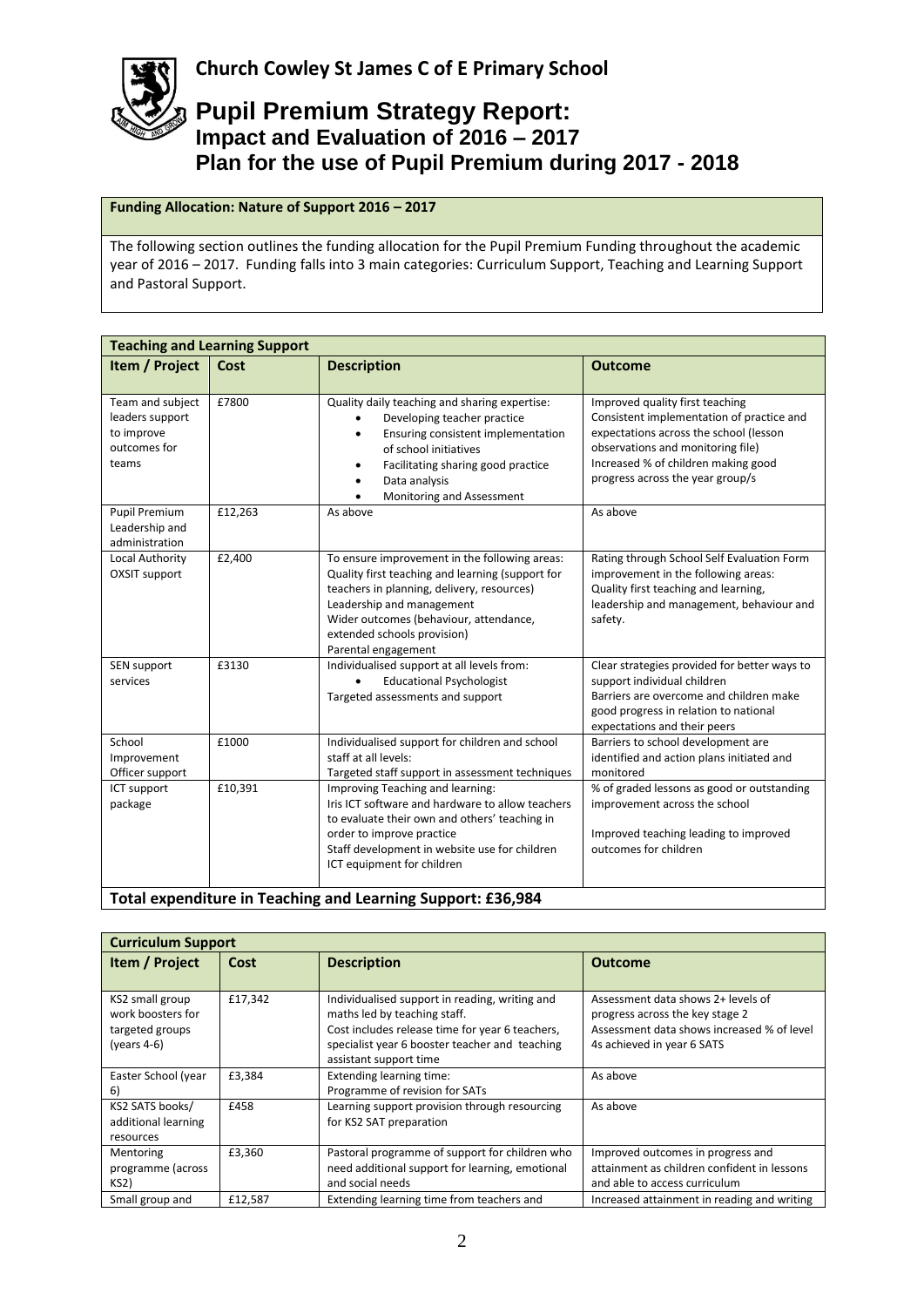# **Church Cowley St James C of E Primary School**

### **Pupil Premium Strategy Report: Impact and Evaluation of 2016 – 2017 Plan for the use of Pupil Premium during 2017 - 2018**

| individual phonics       |         | teaching assistants to close the gap for children   | levels across the year groups:            |
|--------------------------|---------|-----------------------------------------------------|-------------------------------------------|
| intervention             |         | in phonic knowledge to improve reading/writing      | % reaching 4 pts progress across the year |
| (years $R - 3$ )         |         | Interventions: FFT, Launch into Reading, Toe by     | % at National Age Related Expectations    |
|                          |         | Toe, Talk Boost, EAL support                        | (NARE)                                    |
| Learning resources       | £22.235 | Extending resources to improve curriculum           | Increased % of children working at a good |
|                          |         | across the school                                   | level of development in Communication and |
|                          |         | IPad systems in order to support teaching,          | Language, Personal, Social and Emotional  |
|                          |         | learning and assessment across the school           | Development, reading and writing          |
| <b>Educational trips</b> | £8.971  | Supporting cost of educational trips and visits for | Increased self confidence                 |
| and visits subsidiary    |         | children across the school to build belief,         | Greater independence                      |
|                          |         | support aspirations and curriculum enrichment       | Better team working, collaborative skills |
|                          |         |                                                     | Greater aspirations                       |
| <b>Break Out</b>         | £12.315 | Area for targeting speaking, listening and writing  | Increased attainment in speaking and      |
| Area/Outdoor             |         | for specific groups of children                     | listening, reading and writing            |
| Learning                 |         |                                                     | levels across the year groups.            |
|                          |         |                                                     |                                           |
|                          |         |                                                     |                                           |

### **Total expenditure in Curriculum Support: £80,652**

| <b>Pastoral Support</b>                        |         |                                                                                                                                                                                  |                                                                                                                                                                   |
|------------------------------------------------|---------|----------------------------------------------------------------------------------------------------------------------------------------------------------------------------------|-------------------------------------------------------------------------------------------------------------------------------------------------------------------|
| Item / Project                                 | Cost    | <b>Objective</b>                                                                                                                                                                 | <b>Outcome</b>                                                                                                                                                    |
| Home School Link<br>Workers                    | £36,282 | <b>Building belief:</b><br>Providing additional support for children with a<br>range of needs - emotional, social, behavioural,<br>attendance, punctuality, etc                  | Barriers to learning are overcome and<br>targeted children make more than expected<br>progress over the course of the year<br>Reduction in persistent absenteeism |
| Therapeutic<br>services                        | £16,964 | Social and emotional support for children,<br>Building self-esteem and confidence (Art Room,<br>Drama Therapy and Bridges programme)                                             | Reduction in persistent absenteeism<br>Greater emotional and social awareness<br>Score improvement of +6continuum points<br>average over duration                 |
| Residential trip<br>school subsidy             | £6,040  | Extending school hours and building belief:<br>Children offered residential in multi-activity<br>centre                                                                          | Increased self-confidence & independence<br>Better team working, collaborative skills<br>Improved relationships                                                   |
| Additional<br>hobbies/interests<br>supplements | £1,120  | <b>Building belief:</b><br>Funding places for clubs and resources for clubs<br>and hobbies, e.g. Football, guitar lessons, etc.<br>Supporting aspirations/ curriculum enrichment | Increased self confidence<br>Greater independence<br>Better team working, collaborative skills<br>Improved relationships                                          |
| Targeted<br>extended school<br>places          | £4,591  | Overcoming barriers:<br>Improving attendance and punctuality<br>Places provided for in after school club (Cool<br>Base) and in Breakfast Club                                    | Children have a good start to the school<br>day, including eating breakfast                                                                                       |
| Targeted<br>transport to/from<br>school        | £241    | Overcoming barriers:<br>Improving attendance and punctuality                                                                                                                     | Improved attendance<br>Number of parental contracts reduced<br>within school                                                                                      |
| Total expenditure in Pastoral Support: £65,238 |         |                                                                                                                                                                                  |                                                                                                                                                                   |

| Nature of Support 2016 – 2017                                 |                  |
|---------------------------------------------------------------|------------------|
| Focus on learning in the curriculum and curriculum enrichment | 20.2 % (£36,984) |
| Focus on teaching and learning                                | 44.1 % (£80,652) |
| Focus on pastoral support/families/community                  | 35.7 % (£65,238) |

| Total PPG Received    | £189,460                    |
|-----------------------|-----------------------------|
| Total PPG expenditure | £182,874                    |
| <b>PPG</b> remaining  | Carry forward of $+$ £6,586 |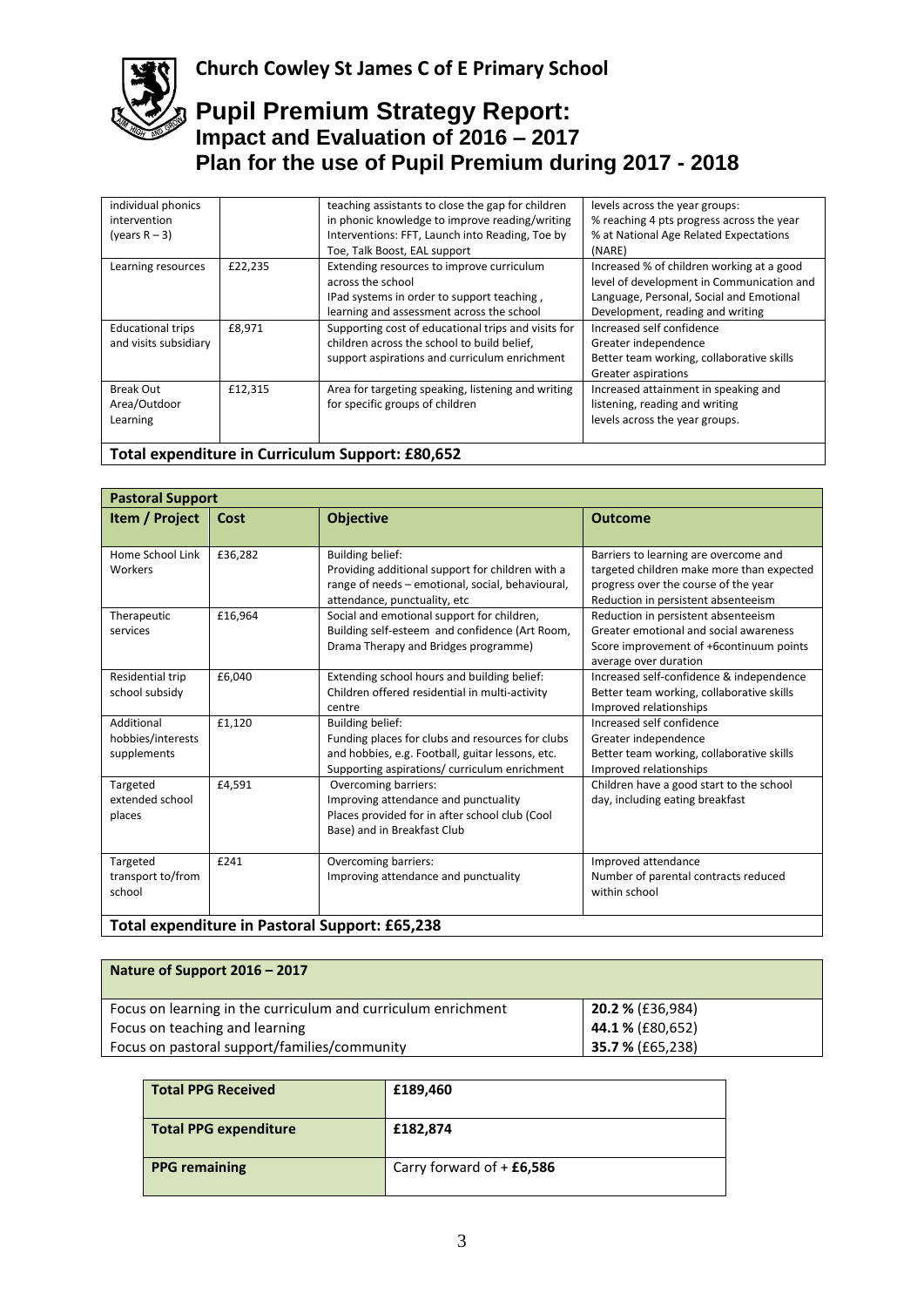

**Funding Allocation: Nature of Support 2017 – 2018**

The following section outlines the proposed funding allocation for the Pupil Premium Funding throughout the academic year of 2017 – 2018. The increased focus on improving outcomes and quality of teaching is to ensure raised standards across the school from 2016-2017.

| Proposed Nature of Support 2017 - 2018                          |                  |
|-----------------------------------------------------------------|------------------|
| Focus on learning in the curriculum to ensure improved outcomes | 40.3 % (£73,000) |
| Focus on teaching and learning                                  | 25.1 % (£45,500) |
| Focus on pastoral support/families/community 181000             | 34.6 % (£62,500) |
|                                                                 |                  |

| <b>Curriculum, Attainment and Progress Support</b>                          |         |                                                                                                                                                                                                                                            |                                                                                                                                                                                       |
|-----------------------------------------------------------------------------|---------|--------------------------------------------------------------------------------------------------------------------------------------------------------------------------------------------------------------------------------------------|---------------------------------------------------------------------------------------------------------------------------------------------------------------------------------------|
| Item / Project                                                              | Cost    | <b>Description</b>                                                                                                                                                                                                                         | <b>Intended outcome</b>                                                                                                                                                               |
| Upper KS2 small<br>group work<br>boosters for<br>targeted groups            | £12,000 | Individualised support in reading, writing and<br>maths led by teaching staff.<br>Cost includes release time for year 6 teachers,<br>specialist year 6 booster teacher, SLT support<br>groups and teaching assistant support time          | Assessment data shows accelerated<br>progress across the key stage 2<br>Assessment data shows increased % of at<br>Expected Level and Greater Depth achieved<br>in year 6 SATS        |
| SATs support<br>(year 6)                                                    | £4,000  | Extending learning time:<br>Programme of revision for SATs<br>SATs revision books                                                                                                                                                          | As above                                                                                                                                                                              |
| Mentoring<br>programme<br>(across KS2)                                      | £3,000  | Pastoral programme of support for children who<br>need additional support for learning, emotional<br>and social needs                                                                                                                      | Improved outcomes in progress and<br>attainment as children confident in lessons<br>and able to access curriculum                                                                     |
| Small group and<br>individual<br>phonics<br>intervention<br>(year $R - 4$ ) | £18,000 | Extending learning time from teachers and<br>teaching assistants to close the gap for children<br>in phonic knowledge to improve reading/writing<br>Interventions: FFT, Launch into Reading, Toe by<br>Toe, Talk Boost, Precision Teaching | Increased attainment in reading and writing<br>levels across the year groups:<br>% reaching 4 pts progress across the year<br>% at National Age Related Expectations<br>(NARE)        |
| Learning<br>resources                                                       | £18,000 | Extending resources to improve curriculum<br>across the school<br>New Abacus Evolve programme and further<br>training for teachers                                                                                                         | Increased % of children working at a good<br>level of development in Communication and<br>Language, Personal, Social and Emotional<br>Development, reading and writing                |
| <b>Educational trips</b><br>and visits<br>subsidiary                        | £3,000  | Supporting cost of educational trips and visits for<br>children across the school to build belief,<br>support aspirations and curriculum enrichment                                                                                        | Increased self confidence<br>Greater independence<br>Better team working, collaborative skills<br>Greater aspirations                                                                 |
| <b>Break Out Area</b>                                                       | £15,000 | Area for targeting writing for specific groups of<br>children - linked into the Library provision and<br>Guided reading support                                                                                                            | Increased attainment in reading and writing<br>levels across the year groups:<br>% at National Age Related Expectations<br>(NARE) as shown through the continuums<br>and SATs testing |
| TOTAL:                                                                      | £73,000 |                                                                                                                                                                                                                                            |                                                                                                                                                                                       |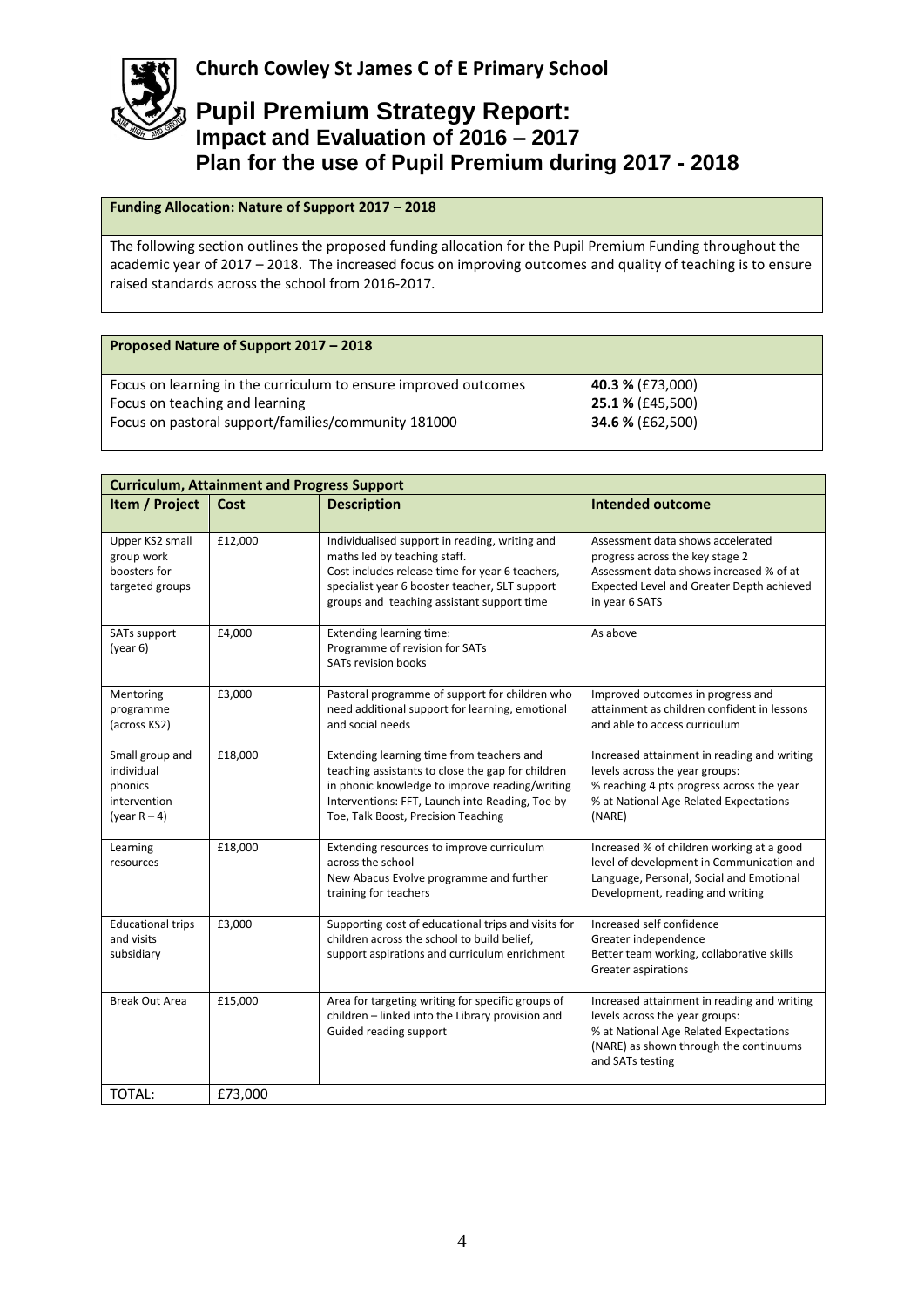| <b>Teaching and Learning Support</b>                                       |         |                                                                                                                                                                                                                                                                                                                                                    |                                                                                                                                                                                                                                      |
|----------------------------------------------------------------------------|---------|----------------------------------------------------------------------------------------------------------------------------------------------------------------------------------------------------------------------------------------------------------------------------------------------------------------------------------------------------|--------------------------------------------------------------------------------------------------------------------------------------------------------------------------------------------------------------------------------------|
| Item / Project                                                             | Cost    | <b>Description</b>                                                                                                                                                                                                                                                                                                                                 | <b>Intended Outcome</b>                                                                                                                                                                                                              |
| Team and subject<br>leaders support<br>to improve<br>outcomes for<br>teams | £6,000  | Quality daily teaching and sharing expertise:<br>Developing teacher practice<br>Ensuring consistent implementation<br>of school initiatives<br>Facilitating sharing good practice<br>Data analysis<br>Monitoring and Assessment                                                                                                                    | Improved quality first teaching<br>Consistent implementation of practice and<br>expectations across the school (lesson<br>observations and monitoring file)<br>Increased % of children making good<br>progress across the year group |
| Pupil Premium<br>Leadership and<br>administration                          | £17,500 | As above                                                                                                                                                                                                                                                                                                                                           | As above                                                                                                                                                                                                                             |
| Local Authority<br>School<br>improvement<br>Leader support                 | £5,000  | To ensure improvement in the following areas:<br>Quality first teaching and learning (providing<br>support to class teachers in planning, delivery,<br>resources and supporting all children)<br>Leadership and management<br>Wider outcomes (behaviour, attendance, clubs,<br>extended schools provision)<br>Parental engagement                  | Rating through School Self Evaluation Form<br>and Achievement for All Audit<br>improvement in the following areas:<br>QFT&L: average score<br>L&M: average score<br>WO: average score<br>PE: average score                           |
| SEN support<br>services                                                    | £3,000  | Individualised support at all levels from:<br>OXSIT support (training)<br><b>Educational Psychologist</b><br>Targeted assessments and support                                                                                                                                                                                                      | Clear strategies provided for better ways to<br>support individual children<br>Barriers are overcome and children make<br>good progress in relation to national<br>expectations and their peers                                      |
| School<br>Improvement<br>Officer support                                   | £1,000  | Individualised support for children and school<br>staff at all levels:<br>Targeted staff support in assessment techniques                                                                                                                                                                                                                          | Barriers to school development are<br>identified and action plans initiated and<br>monitored                                                                                                                                         |
| ICT support<br>packages                                                    | £13,000 | Improving Teaching and learning:<br>ICT software and hardware to allow teachers to<br>evaluate their own and others' teaching in order<br>to improve practice<br>Staff development in teaching blogging, website<br>use, etc. for children<br>ICT equipment for children<br>Development of tech room in order to support<br>learning opportunities | % of graded lessons as good or outstanding<br>improvement across the school<br>Improved teaching leading to improved<br>outcomes for children                                                                                        |
| TOTAL:                                                                     | £45,500 |                                                                                                                                                                                                                                                                                                                                                    |                                                                                                                                                                                                                                      |

| <b>Proposed Pastoral Support</b>   |         |                                                                                                                                                                                    |                                                                                                                                          |
|------------------------------------|---------|------------------------------------------------------------------------------------------------------------------------------------------------------------------------------------|------------------------------------------------------------------------------------------------------------------------------------------|
| Item / Project                     | Cost    | <b>Objective</b>                                                                                                                                                                   | <b>Outcome</b>                                                                                                                           |
| Home School Link<br>Workers        | £32.000 | Building belief:<br>Providing additional support for children with a<br>range of needs - emotional, social, behavioural,<br>attendance, punctuality, etc                           | Barriers to learning are overcome and<br>targeted children make 4pts progress over<br>the year<br>Reduction in persistent absenteeism    |
| Therapeutic<br>services            | £18,000 | Social and emotional support for children,<br>Building self-esteem and confidence (Art Room<br>and Drama Therapy, Play for Parents, Bridges<br>programme, Northern House Outreach) | Reduction in persistent absenteeism<br>Greater emotional and social awareness<br>Score improvement of +5 points average<br>over duration |
| Residential trip<br>school subsidy | £5,000  | Extending school hours and building belief:<br>Children offered residential in multi-activity<br>centre                                                                            | Increased self confidence<br>Greater independence<br>Better team working, collaborative skills                                           |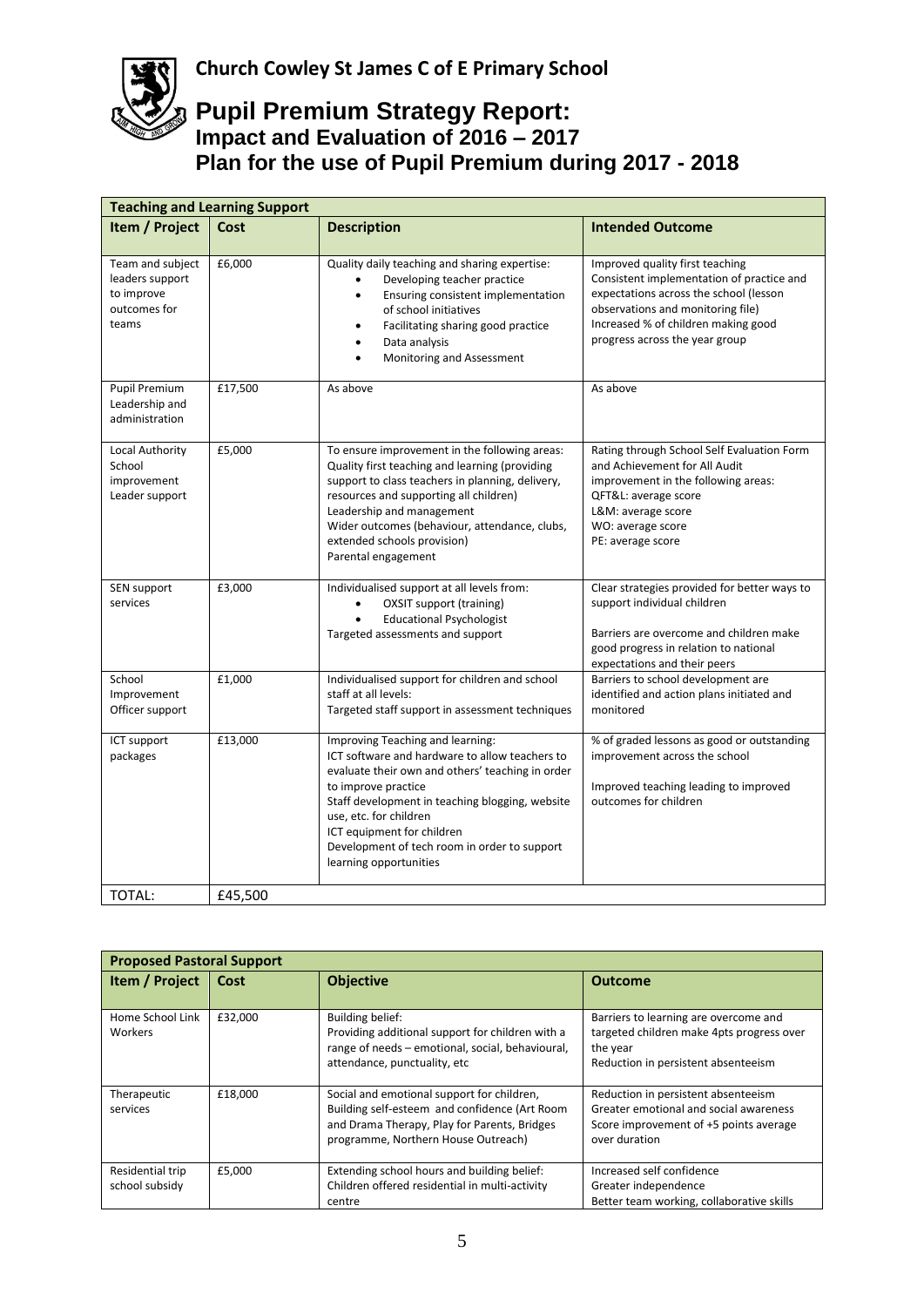

|                                                   |         |                                                                                                                                                                           | Improved relationships<br>Greater aspirations                                                                                                   |
|---------------------------------------------------|---------|---------------------------------------------------------------------------------------------------------------------------------------------------------------------------|-------------------------------------------------------------------------------------------------------------------------------------------------|
| After school/in<br>school clubs and<br>activities | £1,500  | <b>Building belief:</b><br>Funding places for clubs and resources for clubs,<br>e.g. Zumba, Futsal, Guitar lessons<br>Supporting aspirations and curriculum<br>enrichment | Increased self confidence<br>Greater independence<br>Better team working, collaborative skills<br>Improved relationships<br>Greater aspirations |
| Targeted<br>extended school<br>places             | £5.000  | Overcoming barriers:<br>Improving attendance and punctuality<br>Places provided for in after school club (Cool<br>Base) and in Breakfast Club                             | Children have a good start to the school<br>day, including eating breakfast                                                                     |
| Targeted<br>transport to/from<br>school           | £1,000  | Overcoming barriers:<br>Improving attendance and punctuality                                                                                                              | Improved attendance<br>Number of parental contracts reduced<br>within school                                                                    |
| TOTAL:                                            | £62,500 |                                                                                                                                                                           |                                                                                                                                                 |

| <b>Total PPG Received</b>             | £176,860 + £6,586 (carry forward from 2016-2017)<br>$=$ £183,446 |
|---------------------------------------|------------------------------------------------------------------|
| <b>Total proposed PPG expenditure</b> | £181,000                                                         |
| <b>PPG</b> remaining                  | Carry forward of £2,446                                          |

|  |  | <b>School Pupil Premium Strategy Review Date</b> |  |
|--|--|--------------------------------------------------|--|
|--|--|--------------------------------------------------|--|

Church Cowley St James Church of England Primary School will review the Pupil Premium strategy for funding allocation and expenditure during the Autumn term 2018.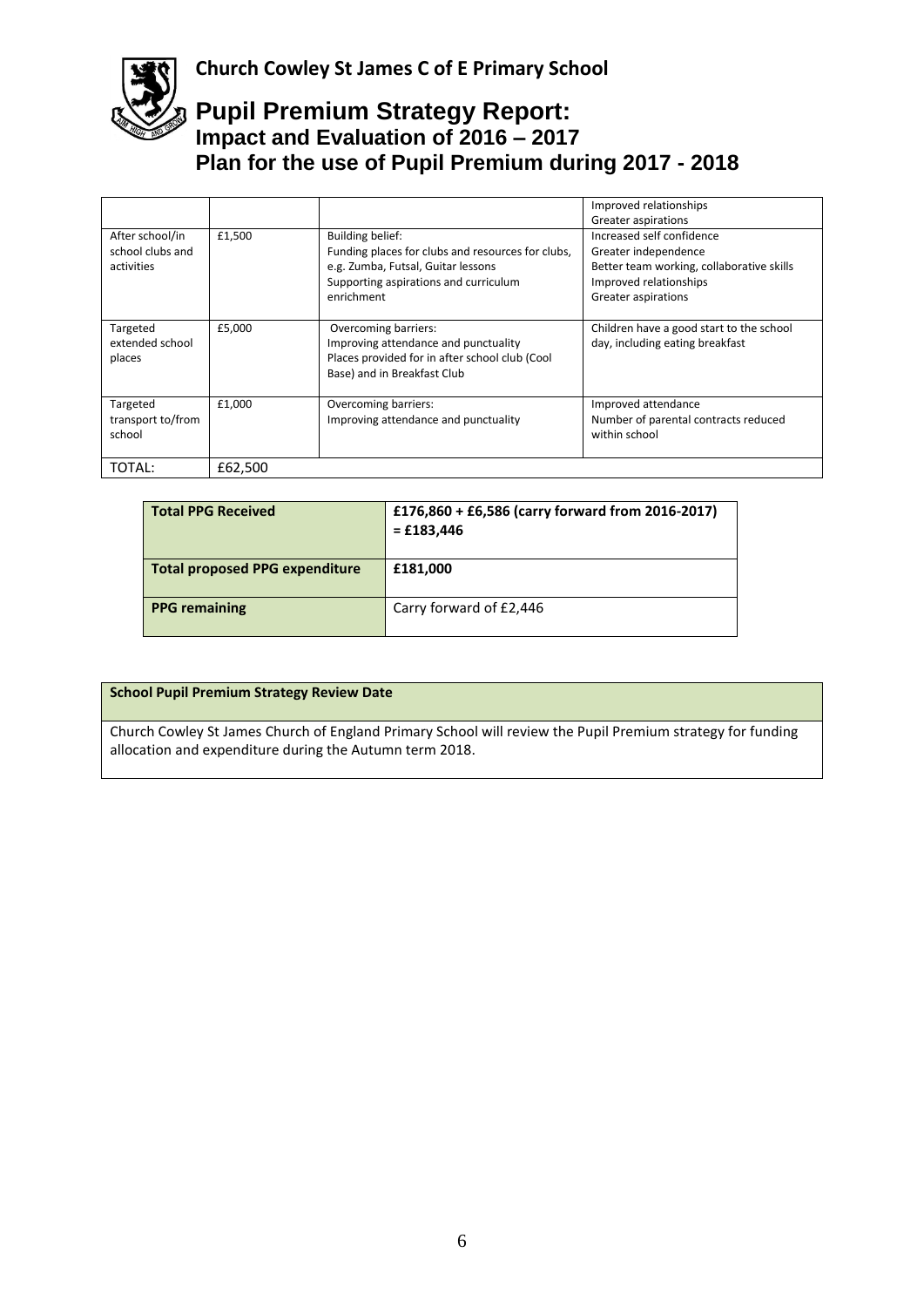

#### **Foundation Stage results: Percentage of pupils achieving Good Level of Development (GLD)**

|                               | School 2016 | National 2016 | School 2017 | <b>National 2017</b> |
|-------------------------------|-------------|---------------|-------------|----------------------|
| Disadvantaged pupils (5)      | 54          |               | 100         |                      |
| Non-disadvantaged pupils (54) |             |               | 67          |                      |
| Whole cohort (59)             | 68          | 69            | 69          |                      |

#### **Year 1 results: Percentage of pupils passing the phonics screening check**

|                               | School 2016 | National | School 2017 | National |
|-------------------------------|-------------|----------|-------------|----------|
|                               |             | 2016     |             | 2017     |
| Disadvantaged pupils (14)     |             | 70       |             |          |
| Non-disadvantaged pupils (46) | 84          | 83       | 83          | 84       |
| Whole cohort (60)             | 81          |          | 78          | 81       |

#### **Key Stage 1 results 2017: Percentage achieving expected standard or above**

|                               | <b>Reading</b> |                 | <b>Writing</b> |                 | <b>Maths</b>  |                 |
|-------------------------------|----------------|-----------------|----------------|-----------------|---------------|-----------------|
|                               | <b>School</b>  | <b>National</b> | <b>School</b>  | <b>National</b> | <b>School</b> | <b>National</b> |
| Disadvantaged pupils (16)     | 56             |                 | 56             |                 | 50            |                 |
| Non-disadvantaged pupils (42) | 79             | 79              | 74             | 72              | 76            | 79              |
| Whole cohort (58)             | 72             | 76              | 69             | 68              | 69            | 75              |

#### **Key Stage 1 results 2016: Percentage achieving greater depth**

|                               | <b>Reading</b> |                 | <b>Writing</b> |                 | <b>Maths</b>  |                 |
|-------------------------------|----------------|-----------------|----------------|-----------------|---------------|-----------------|
|                               | <b>School</b>  | <b>National</b> | <b>School</b>  | <b>National</b> | <b>School</b> | <b>National</b> |
| Disadvantaged pupils (16)     | 19             |                 | 25             |                 | 19            |                 |
| Non-disadvantaged pupils (42) | 29             | 28              | 21             | 18              | 26            | 23              |
| Whole cohort (58)             | 26             | 25              | 22             | 16              | 24            | 21              |

#### **Key Stage 2 results 2017: Percentage attaining expected standard or above**

|                                     | <b>Reading</b> |                 | <b>Writing</b> |                 | Maths         |                 | <b>RWM</b><br><b>Combined</b> |                 | Spelling,<br>&<br>punctuation<br><b>Grammar</b> |                 |
|-------------------------------------|----------------|-----------------|----------------|-----------------|---------------|-----------------|-------------------------------|-----------------|-------------------------------------------------|-----------------|
|                                     | <b>School</b>  | <b>National</b> | <b>School</b>  | <b>National</b> | <b>School</b> | <b>National</b> | <b>School</b>                 | <b>National</b> | <b>School</b>                                   | <b>National</b> |
| <b>Disadvantaged</b><br>pupils (21) | 76             |                 | 67             |                 | 86            |                 | 62                            |                 | 71                                              |                 |
| <b>Non-disadvant</b><br>pupils (38) | 71             | 77              | 74             | 81              | 84            | 80              | 68                            | 67              | 70                                              | 82              |
| Whole<br>cohort<br>(59)             | 73             | 72              | 71             | 76              | 85            | 75              | 66                            | 61              | 71                                              | 77              |